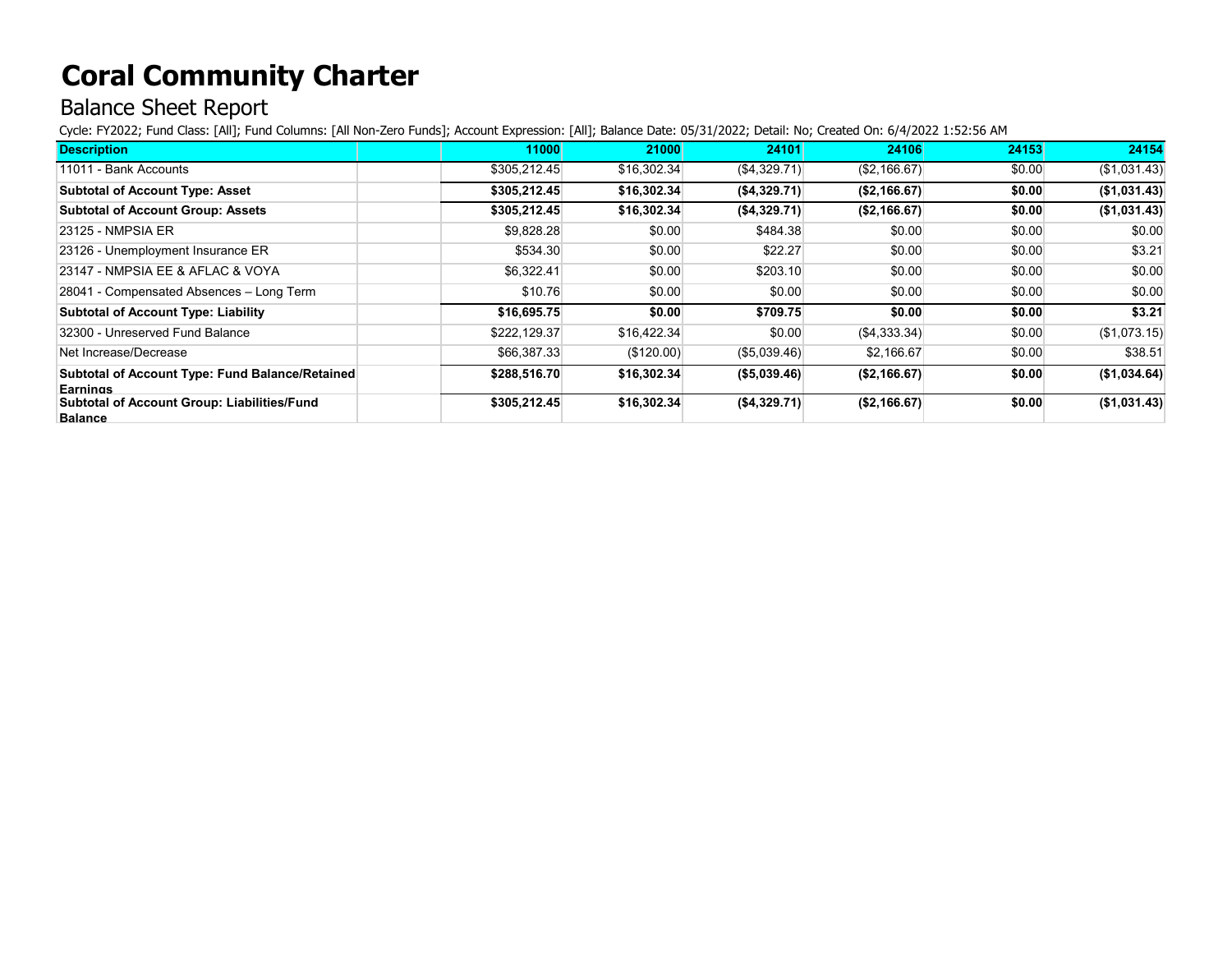| 24308         | 24316  | 24330         | 25153       | 27107      | 27149                | 31200         | 31400  | 31600        |
|---------------|--------|---------------|-------------|------------|----------------------|---------------|--------|--------------|
| (\$18,307.15) | \$0.00 | (S9, 437.25)  | \$29,700.29 | \$0.00     | $($ \$19,335.00) $ $ | (\$18,596.34) | \$0.00 | \$247,626.22 |
| (\$18,307.15) | \$0.00 | (\$9,437.25)  | \$29,700.29 | \$0.00     | (\$19,335.00)        | (\$18,596.34) | \$0.00 | \$247,626.22 |
| (\$18,307.15) | \$0.00 | (\$9,437.25)  | \$29,700.29 | \$0.00     | (\$19,335.00)        | (\$18,596.34) | \$0.00 | \$247,626.22 |
| \$0.00        | \$0.00 | \$119.14      | \$0.00      | \$0.00     | \$950.06             | \$0.00        | \$0.00 | \$0.00       |
| \$0.00        | \$0.00 | \$24.60       | \$0.00      | \$0.00     | \$93.07              | \$0.00        | \$0.00 | \$0.00       |
| \$0.00        | \$0.00 | \$57.68       | \$0.00      | \$0.00     | \$644.08             | \$0.00        | \$0.00 | \$0.00       |
| \$0.00        | \$0.00 | \$0.00        | \$0.00      | \$0.00     | (\$26.16)            | \$0.00        | \$0.00 | \$0.00       |
| \$0.00        | \$0.00 | \$201.42      | \$0.00      | \$0.00     | \$1,661.05           | \$0.00        | \$0.00 | \$0.00       |
| (\$68,615.48) | \$0.00 | \$0.00        | \$6,628.50  | (\$225.28) | (\$41,217.14)        | \$0.00        | \$0.00 | \$242,711.97 |
| \$50,308.33   | \$0.00 | (S9, 638.67)  | \$23,071.79 | \$225.28   | \$20,221.09          | (\$18,596.34) | \$0.00 | \$4,914.25   |
| (\$18,307.15) | \$0.00 | ( \$9,638.67) | \$29,700.29 | \$0.00     | ( \$20, 996.05)      | (\$18,596.34) | \$0.00 | \$247,626.22 |
| (\$18,307.15) | \$0.00 | (\$9,437.25)  | \$29,700.29 | \$0.00     | (\$19,335.00)        | (\$18,596.34) | \$0.00 | \$247,626.22 |